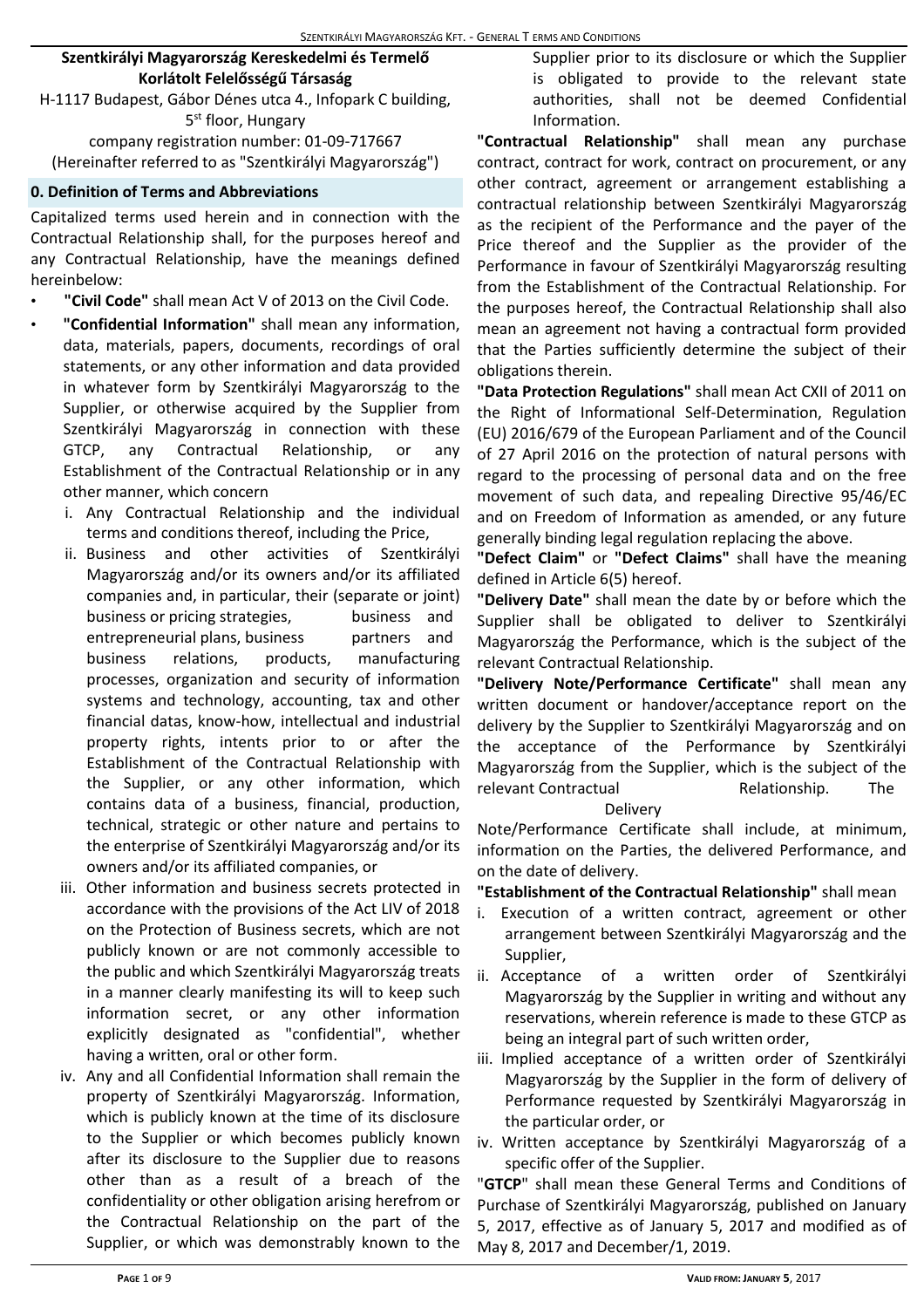**"Intellectual Property Rights"** shall mean any copyright and copyright-related rights, which are subject to protection pursuant to the applicable legal regulations of Hungary or any other relevant legal order, including Act LXXVI of 1999 on Copyright, Act XXXIII of 1995 on the Patent Protection of Inventions, Act XI of 1997 on the Protection of Trademarks and Geographical Indications, Act XLVIII of 2001 on the Legal Protection of Designs, Act XXXVIII of 1991 on the Legal Protection of Utility Models, as well as analogous legislation of the European Union in its valid wording.

**"Invoice"** shall have the meaning defined in Article 3(5) hereof.

**"Maturity Period"** shall have the meaning defined in Article 3(10) hereof.

**"Notification of Defects"** shall have the meaning defined in Article 6(4) hereof.

**"Party"** or **"Parties"** shall mean Szentkirályi Magyarország and/or the Supplier.

**"Performance"** shall mean performance of any kind or character, sale of goods or products, regardless of the nature of the Performance, rendered by the Supplier under the terms and conditions agreed between the Supplier and Szentkirályi Magyarország within the relevant Contractual Relationship.

**"Period for the Remedy of Defects"** shall have the meaning defined in Article 6(5) hereof.

**"Place of Performance"** shall mean the registered office/premises of Szentkirályi Magyarország entered in the company registry as of the date of completion of the Performance, unless another place of performance is explicitly agreed in connection with the relevant Contractual Relationship.

**"Price"** shall have the meaning defined in Article 3 hereof.

**"Supplier"** shall mean a natural person or a legal entity who or which is in a Contractual Relationship with Szentkirályi Magyarország as seller, provider of any services, contractor of any work, or the supplier of any products, services, work, as well as of other goods or commodities.

**"Supplier's Account"** shall mean an account of the Supplier maintained by a bank indicated in the respective Contractual Relationship.

**"Szentkirályi Magyarország"** shall mean Szentkirályi Magyarország Kereskedelmi és Termelő Kft., a legal entity established in the legal form of a limited liability company in accordance with the legislation Hungary, with registered office at 1117 Budapest, Gábor Dénes utca 4., Infopark C building, 5st floor, Hungary, company registry number: 01-09- 717667, tax identification number (TAX ID No.) 13079026-2- 44.

• **"Szentkirályi Magyarország Personal Data"** shall have the meaning defined in Article 8(3) hereof.

## **1. Introductory Provisions**

1.1. These GTCP constitute an integral part of the binding terms and conditions of any Contractual Relationship between Szentkirályi Magyarország and any Supplier within the meaning of the provisions of Chapter V Section XV of the Civil Code.

- 1.2. Any divergent arrangements agreed under the Contractual Relationship shall take precedence over the wording hereof.
- 1.3. By the Establishment of the Contractual Relationship, the Supplier confirms to be a legal entity duly founded and existing under the laws of Hungary possessing a business authorization in accordance with the laws of Hungary permitting the Supplier to carry out business activities in the extent necessary for the due fulfillment of the Supplier's obligations arising from the relevant Contractual Relationship. The Supplier further affirms to be duly authorized to execute the Establishment of the Contractual Relationship, as well as to fulfill the obligations arising therefrom, the Supplier declares that the Establishment of the Contractual Relationship is not in contradiction with any of the Supplier's legal or contractually assumed obligations and avouches to be competent to render the Performance being the subject of the relevant Contractual Relationship in a due and timely manner.
- 1.4. These GTCP, the Contractual Relationship, the rights and obligations of the Parties conditioned by or arising from the Contractual Relationship, including any matters explicitly not conditioned herein or under the Contractual Relationship, shall be governed by the applicable legal regulations of Hungary, namely by the Civil Code. Pursuant to the provisions of the Act III of 1952 and Act CXXX of 2016 on the Civil Procedure Code, the general court exercising venue jurisdiction over Szentkirályi Magyarország shall be competent to resolve any and all disputes arising from the Contractual Relationship.

## **2. Performance**

- 2.1. The subject of Performance shall be at all times specified in writing with respect to the relevant Contractual Relationship.
- 2.2. The Supplier's Performance shall be rendered at the Place of Performance by or before the Delivery Date and shall be deemed completed based on a written confirmation by Szentkirályi Magyarország of the relevant Delivery Note/Performance Certificate.
- 2.3. Pecuniary performance on the part of Szentkirályi Magyarország shall be effected within the Maturity Period to the Supplier's Account and shall be deemed fulfilled at the moment the Price is debited from the account of Szentkirályi Magyarország in favour of the Supplier's Account.
- The Parties undertake to closely cooperate with each another, in particular, to provide complete, true and timely information required for the due fulfillment of their obligations and, in the event of any substantial changes of the circumstances that affect or may affect the fulfillment of their obligations arising from the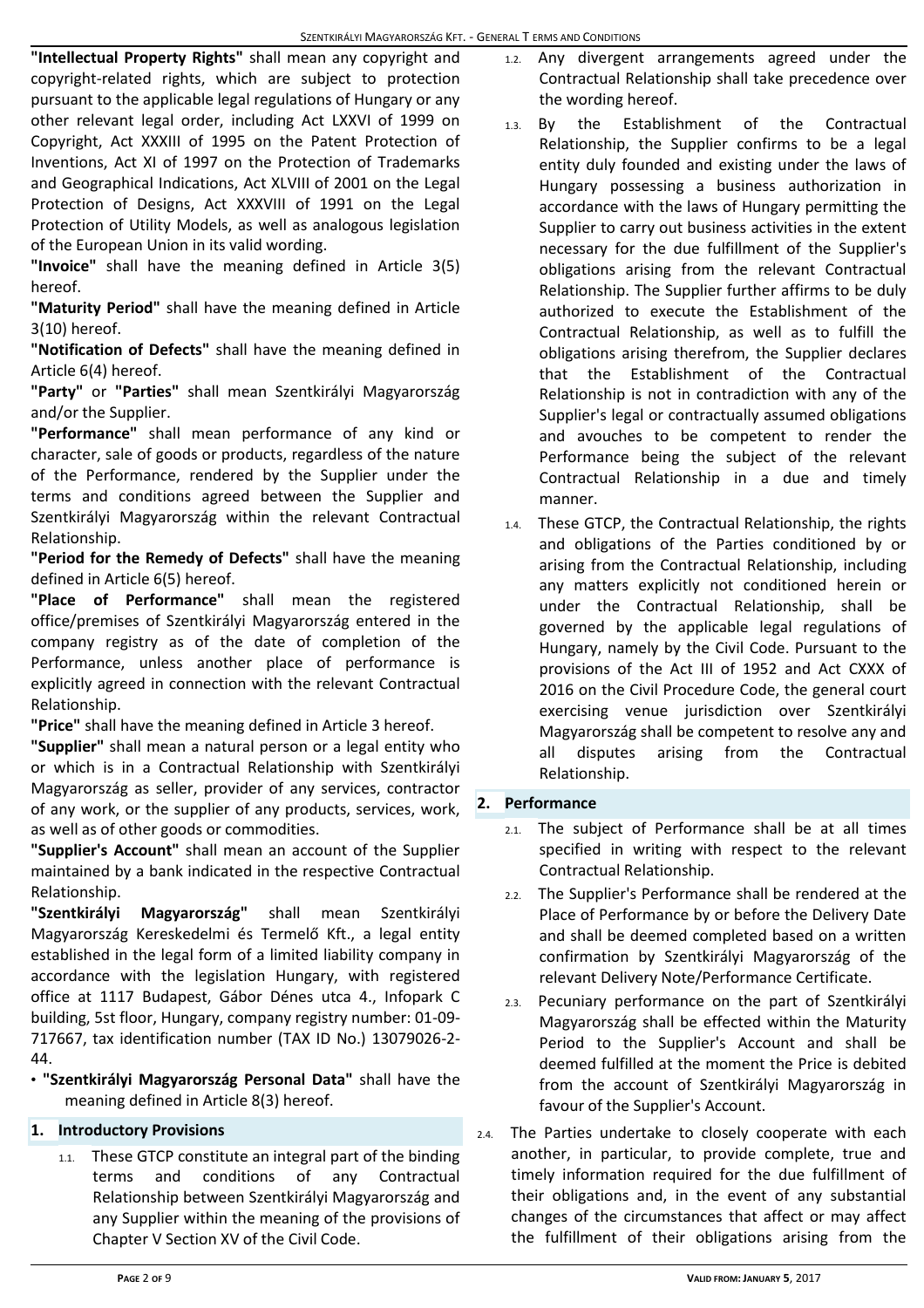Contractual Relationship, the affected Party shall notify the other Party of such change without unnecessary delay, however, not later than within seven (7) days following the date on which such change occurred.

- 2.5. In order to ensure the optimum fulfillment of their obligations arising from the Contractual Relationship, the Parties shall perform their obligations in a due and timely manner to avoid any default in the fulfillment of the same. Should any of the Parties become aware of any imminent default or find themselves in default in the fulfillment of their obligations, the Party in default shall immediately notify the other Party of the reason and of the estimated date and manner of remedy of the same.
- 2.6. The Parties commit themselves to fulfill their obligations arising from the Contractual Relationship in compliance with any and all applicable generally binding regulations and standards.
- 2.7. None of the Parties shall be liable for any default resulting from any delay in the fulfillment of the corresponding obligations by the other Party.
- 2.8. Should any circumstances arise during the execution of the Contractual Relationship and should they imply, due to whatever reason, that it would be advisable to change any substantial parts of the Contractual Relationship, i.e. Delivery Date, Maturity Period, Price, subject of Performance, etc., the Party experiencing or becoming first aware of such circumstances shall immediately send a written notice to the other Party, in which the Party will request the other Party to negotiate changes to the terms and conditions of the Contractual Relationship and append a draft of the concrete changes to the wording of the relevant terms and conditions of the Contractual Relationship, including the justification of the same. To become valid and effective, any changes of a Contractual Relationship shall be approved by the Parties in writing.
- 2.9. The Supplier may subcontract a part of (in exceptional cases subject to a prior written agreement with Szentkirályi Magyarország also the entire) Performance, i.e. the Supplier may fulfill the obligations arising from the Contractual Relationship through third parties. Whereas the previous written consent of Szentkirályi Magyarország expressed either upon the Establishment of the Contractual Relationship or separately at a later date shall be required. In such a case, the Supplier shall be liable for and shall ensure that any and all obligations arising from the Contractual Relationship are fulfilled by the subcontractors as though the Performance were rendered by the Supplier. When the Supplier is in default in the payment of the price of a specific subdelivery to a particular subcontractor, Szentkirályi Magyarország shall be entitled but not obligated to settle the price of the sub-delivery to the subcontractor directly instead of the Supplier, however, only after discussing the reason of such default with the Supplier.

In such an event, Szentkirályi Magyarország shall have the right to set off any amount paid in this manner to the subcontractor against the Price, which Szentkirályi Magyarország is obligated to pay to the Supplier for the Performance. Szentkirályi Magyarország shall inform the Supplier of such settlement of the price of the subdelivery without undue delay after effecting the payment.

## **3. Price & Payment Terms**

- Unless expressly agreed otherwise by the Parties, the Price shall be denominated in Hungarian Forints (HUF).
- 3.2. The Price shall be agreed by the Parties in each individual Contractual Relationship or it shall be based on the mutually agreed pricelists of the Supplier ("**Price**").
- 3.3. The Price shall not include value added tax (VAT). Value added tax shall be charged in the amount and rate determined according to the regulations valid as of the date of issue of the relevant Invoice.
- 3.4. Unless stipulated otherwise herein or in connection with each individual Contractual Relationship, any compensation of travel expenses, accommodation costs, transportation costs, as well as other costs or expenses expended by the Supplier in relation to the Performance shall be deemed included in the Price.
- 3.5. The Supplier shall have the right to issue an invoice for the Performance ("**Invoice**") only the Performance has been accepted by Szentkirályi Magyarország by way of executing the Delivery Note/Performance Certificate.
- 3.6. Advance payments shall be permitted in exceptional cases and only based on an explicit written agreement of the Parties. The provisions hereof on the payment of the Price shall reasonably apply to the billing and settlement of advance payments.
- 3.7. The Invoice shall meet any and all requirements for accounting and tax documents stipulated by valid legal regulations. Each Invoice shall be appended with a copy of the Delivery Note/Performance Certificate pertaining to the Performance, the Price of which is invoiced.
- 3.8. Each Invoice shall contain the specific Szentkirályi

Magyarország SAP order number and shall be sent to the billing address H-1117 Budapest, Gábor Dénes u. 4., Infopark C building, 5<sup>th</sup> floor; or by electronic means to the e-mail: [penzugy@szentkiralyi-kekkuti.hu.](mailto:penzugy@szentkiralyi-kekkuti.hu)

3.9. If an Invoice does not satisfy the requirements agreed herein or under the individual Contractual Relationship, Szentkirályi Magyarország shall have the right to return such Invoice to the Supplier with a specification of the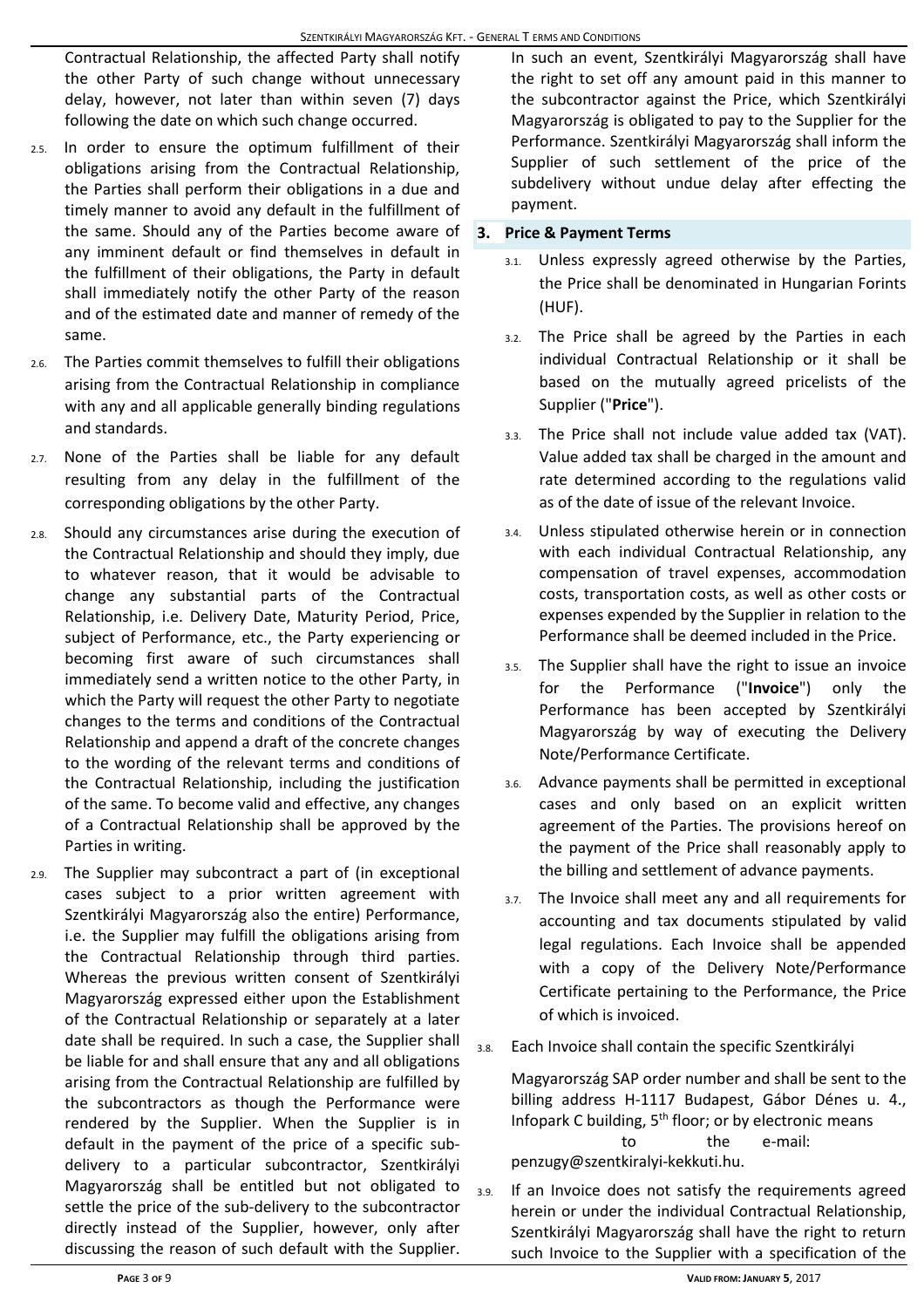deficiencies thereof. In such a case, the Maturity Period of the returned Invoice shall not run. The Maturity Period shall commence no earlier than upon the delivery of an Invoice fully satisfying the agreed requirements.

- 3.10. The Supplier shall issue an Invoice no sooner than on the date of the written confirmation by Szentkirályi Magyarország of the Delivery Note/Performance Certificate pertaining to the Performance, the Price of which is invoiced. The Maturity Period of the invoiced Price and of any other amounts invoiced by the Supplier shall be sixty (60) calendar days and shall commence on the latest of the below specified dates ("**Maturity Period**"):
	- a) Date of the handover to and acceptance of the Performance by Szentkirályi Magyarország, or
	- b) Date of delivery of the Invoice to Szentkirályi Magyarország, or
	- c) Date of delivery of a corrected or newly issued Invoice, if the original Invoice was returned by Szentkirályi Magyarország to the Supplier for the correction of deficiencies or for the issue of a new faultless Invoice before the expiry of a 60-day period, which shall commence on the latest of the dates indicated hereinabove under Letters (a) or (b).
- 3.11. The payment of any invoiced amounts and the Price shall be effected by bank transfer on working days. When the last day of the Maturity Period falls upon a weekend or a bank holiday and if Szentkirályi Magyarország pays the invoiced amount on the first following working day, Szentkirályi Magyarország shall not be in default in the fulfillment of its payment obligation. Payments shall be effected to the Supplier's Account agreed in the Contractual Relationship or notified by the Supplier by means of a special prior written notice (the mere indication of a new bank account and address on an Invoice shall be deemed insufficient). Should the Supplier fail to meet this notification obligation, Szentkirályi Magyarország shall not be in default in the payment of the invoiced amounts, including the Price. The invoiced amounts shall be deemed paid at the moment they are debited from the account of Szentkirályi Magyarország.

#### **4. Delivery Terms & Conditions**

- 4.1. The Supplier shall deliver the Performance to the Place of Performance based on a written notice from Szentkirályi Magyarország indicating that Szentkirályi Magyarország is ready for physical takeover, however, no later than by the Delivery Date. The term of delivery shall be "DAP Place of Performance" (Incoterms 2010) for deliveries within the European Union, or "DDP Place of Performance" (Incoterms 2010) for deliveries outside the European Union.
- 4.2. The delivery of a Performance shall be preceeded by a verification of the completeness of the data of

Szentkirályi Magyarország by the Supplier and the Supplier is obliged to carry out all verification processes required by the character of the Performance.

4.3. Szentkirályi Magyarország shall have the right to

reject the acceptance of any Performance if Szentkirályi Magyarország considers that the Performance is not, in any respect, in compliance with the conditions of and the requirements for the Performance agreed in the relevant Contractual Relationship, in particular, if (i) the Performance is not in the agreed quantity, quality and workmanship, (ii) it has not been packed or prepared for transportation in the agreed manner, or it has not been packed or prepared in a usual or adequate manner, where the manner of packaging or preparation for transportation has not been agreed, or (iii) when the documents required for the acceptance or use of the Performance or the documents defined in the Contractual Relationship are not delivered together with the Performance, or (iv) if such documents do not correspond to the terms and conditions agreed under the relevant Contractual Relationship. Szentkirályi Magyarország shall be entitled to reject the acceptance of the Performance also if (v) the Performance does not correspond to the result specified in the Contractual Relationship. In such cases, Szentkirályi Magyarország shall have the right to rescind the Contractual Relationship, and to demand compensation from the Supplier of damage inflicted as a result of any delay in the delivery of the Performance or, should Szentkirályi Magyarország not rescind the Contractual Relationship, demand the Supplier to remedy any identified deficiencies. The Supplier shall be obligated to remedy such deficiencies without undue delay, however, no later than within the Period for the Remedy of Defects (see Article 6(5) hereof), unless the Parties expressly agree otherwise. Subsequently, Szentkirályi Magyarország shall carry out a repeated inspection of the Performance. When the specified deficiencies have been remedied and the subject Performance is in compliance with the terms and conditions of the Contractual Relationship, Szentkirályi Magyarország shall sign the Delivery Note/Performance Certificate.

- 4.4. The obligation of the Supplier to conduct training for Szentkirályi Magyarország employees or other individuals shall be deemed fulfilled upon the execution by Szentkirályi Magyarország of a written report on completed training.
- 4.5. Should the Supplier provide any Performance on the registered office/premises of Szentkirályi Magyarország, the Supplier shall observe Szentkirályi Magyarország internal guidelines regulating e.g. occupational health and safety,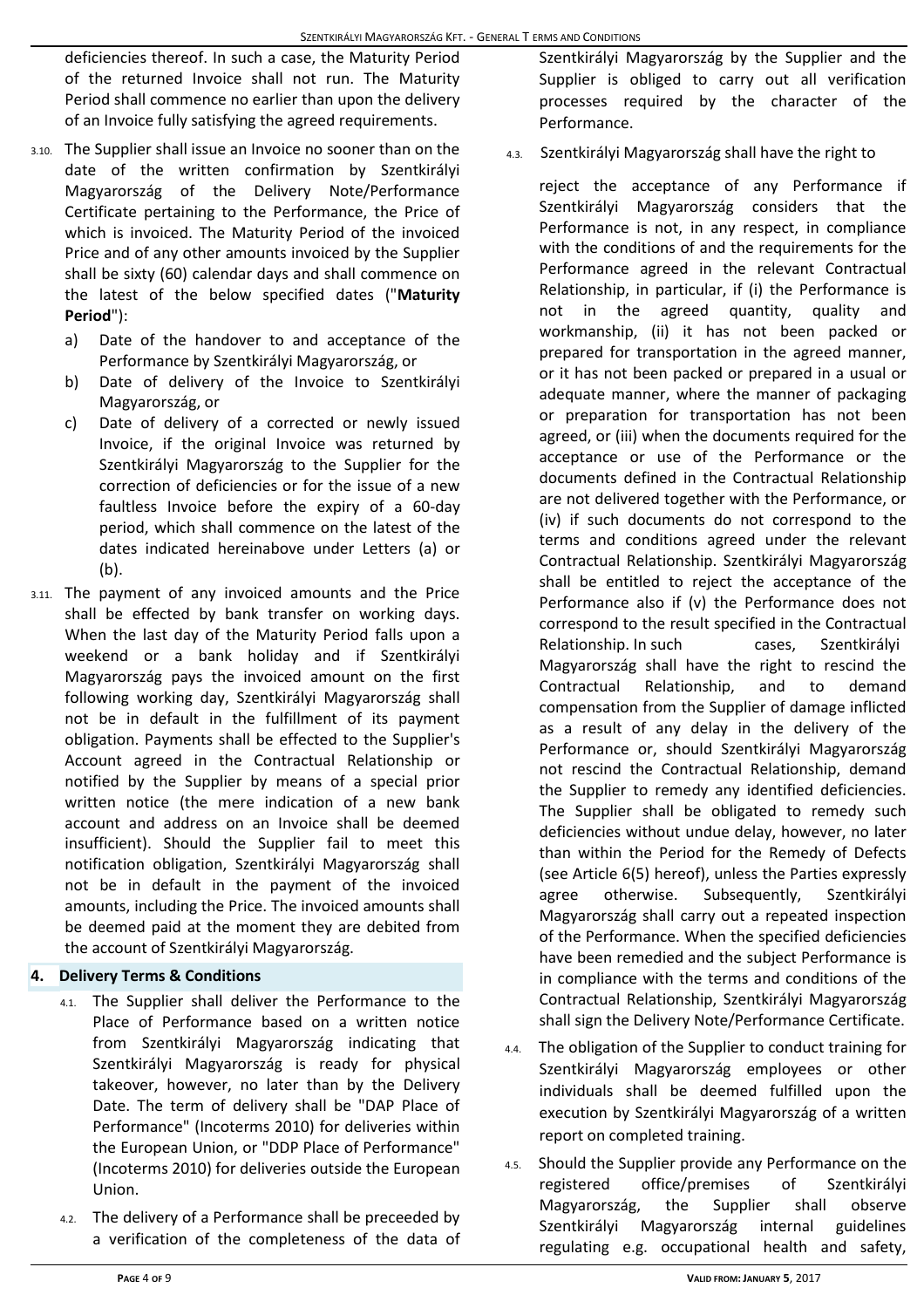environmental protection and fire protection, which shall be made available to the Supplier for familiarization in each specific case.

# **5. Ownership Rights, Right of Use of Work & Passing of Risk of Damage**

- 5.1. The ownership title to the Performance shall pass to Szentkirályi Magyarország upon the date of handover/acceptance of the Performance, unless otherwise agreed by the Parties.
- 5.2. The right to use the Performance or a part thereof ("**Right of Use**"), which is protected under regulations on the protection of intellectual property, shall pass to Szentkirályi Magyarország as of the date of handover/acceptance of such Performance pursuant to Article 2(2) hereof. Unless additional conditions for the lawful exercise of the Right of Use are stipulated by regulations on the protection of intellectual property, the Right of Use shall pass to Szentkirályi Magyarország to the full extent to which the relevant regulations permit the exercise of the Right of Use for the Supplier or to the extent transferred by the author or other party who possesses the intellectual property right.
- 5.3. The Supplier agrees that, in relation to any Performance or a part thereof, the Supplier obtains (for example, in connection with the labelling of products or services) for Szentkirályi Magyarország in accordance with the relevant regulations all relevant Right of Use associated with the Performance and necessary for the operation and use of the same. Failing to do so, the Supplier shall compensate in full any and all damages inflicted upon Szentkirályi Magyarország as a result of the Supplier's breach of this obligation.
- 5.4. With respect to Performance constituting intellectual property or author's work, the Supplier shall grant or assign to Szentkirályi Magyarország an exclusive license lawfully obtained from the author of such, in particular:
	- a) For all forms of use of the intellectual property or author's work as a whole or any part thereof;
	- b) in an unlimited extent and for an unlimited period the Right of Use on the territory of any country throughout the world;
	- c) to transfer the Right of Use, in whole or in part, to a third party, to sub-license the work, in whole or in part to a third party, whether with or without other rights thereby obtained by Szentkirályi Magyarország from the Supplier, and with the right of the third party to further assign the license or to grant a sublicense. Unless explicitly agreed otherwise within a Contractual Relationship, the Right of Use shall be granted and/or assigned free of charge by

the Supplier.

5.5. The risk of damage associated with the Performance shall pass to Szentkirályi Magyarország on the date of the due handover/acceptance of such Performance.

## **6. Quality Warranty & Liability for Defects**

- 6.1. The Supplier undertakes that the Performance in full compliance with the conditions of and the requirements on the Performance agreed under the relevant Contractual Relationship, in particular, that it is delivered in the agreed quantity, quality and workmanship, packed and prepared for transportation in the agreed manner and that the documents necessary for the acceptance and use of the Performance or the documents stipulated within the Contractual Relationship are delivered together with the Performance.
- 6.2. The Supplier undertakes that the Performance is fully fit for the agreed purpose of use, is functional according to all provided documentation and that the Performance maintains its agreed properties throughout the warranty period, which starts by the handover/acceptance of Performance to Szentkirályi Magyarország, and unless otherwise agreed by the Parties lasts at least until the period set out in the regulations applicable regarding the Performance.
- 6.3. The Supplier shall be liable for defects in the Performance in compliance with the provisions of the Civil Code, unless these GTCP or the Contractual Relationship provides otherwise.
- 6.4. Szentkirályi Magyarország shall exercise its warranty rights by a written notification of the defects in the Performance, delivered to the Supplier no later than on the last day of the warranty period ("**Notification of Defects**").
- 6.5. In case of delivery of a defective Performance, Szentkirályi Magyarország may exercise one or more of the following claims against the Supplier:
- a) demand the remedy of defects free of any charge no later than within 5 calendar days from the delivery of the Notification of Defects to the Supplier ("**Period for the Remedy of Defects**"), in case the defects can be

remedied, namely by requesting the delivery of a faultless Performance, or the delivery of missing Performance or of any missing part thereof;

- b) demand the replacement of the defected Performance, provided that the Performance is replaceable;
- c) demand a reasonable discount from the Price of the Performance, however, of not less than 5% of such Price;
- d) terminate the Contractual Relationship by rescission;

(hereinafter individually referred to as "**Defect Claim**" and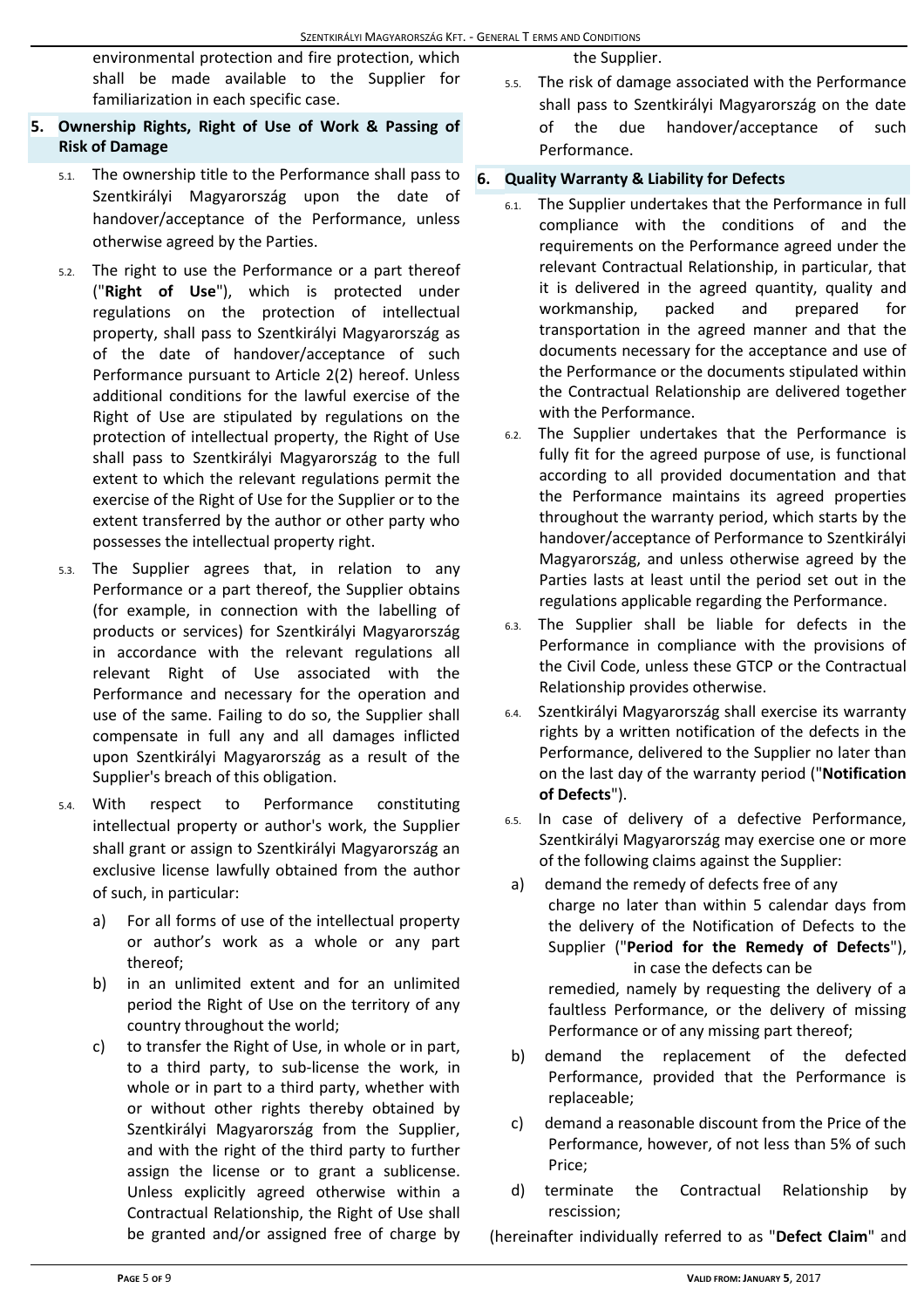#### collectively as "**Defect Claims**").

- 6.6. Szentkirályi Magyarország shall notify the Supplier of the selected Defect Claim in the Notification of Defects. Szentkirályi Magyarország shall be entitled to change in written form the selected Defect Claim asserted in the Notification of Defects without the approval of the Supplier until the Supplier starts to remedy the defects. The Supplier shall provide Szentkirályi Magyarország a confirmation indicating the date of delivery of the Notification of Defects by Szentkirályi Magyarország to the Supplier, as well as the execution and the manner of remedy of the defect and the duration thereof. Should the Supplier fail to remedy the defects within the Period for the Remedy of Defects, Szentkirályi Magyarország shall have the right to (i) a default penalty in the amount of 1 % of the Price for each day after the end of the Period of Remedy of Defects, which amount of penalty cannot be more than the 20 % of the Price, unless the characteristics of the Performance requires a bigger amount of penalty or (ii) terminate the Contractual Relationship and a demand the payment of a contractual penalty in the amount of 20 % of the Price of the Performance. Szentkirályi Magyarország is entitled to the compensation of damages exceeding the amount of the penalty.
- 6.7. In case the Defect Claim is settled by means of any of the options indicated under Article 6(5)a), a new warranty period starts for the same length as the original warranty period for the new or repaired Performance or the new or repaired part thereof on the date of delivery, unless the Parties agree otherwise.
- 6.8. When Szentkirályi Magyarország exercises any of the Defect Claims set out in Article 6(5)(a) hereinabove and if, within the Period for the Remedy of Defects, the defects of the Performance prove non-remediable within the Period for the Remedy of Defects, the Supplier shall notify Szentkirályi Magyarország of this fact in writing and without undue delay, however, no later than within 2 calendar days from the day on which the Supplier became aware of the same. In case of such non- remediable defect, Szentkirályi Magyarország shall have the right to exercise any of the Defect Claims set out in Article 6(5)(b), (c), (d).
- 6.9. The defect may be considered a non-remediable defect if such defect occurs repeatedly after at least one completed repair of the Performance or any part thereof (including the replacement of a part of the Performance). Any Performance made from a material other than the material explicitly agreed or otherwise bindingly specified or with the aid of a technological process other than technological process bindingly specified, or having a defect, the removal of which would impair the functionality, appearance or the quality of the Performance shall be deemed to possess a non-remediable defect. If Szentkirályi Magyarország

does not exercise the minimum discount indicated Article 6(5)(c) hereinabove, the amount of such reasonable discount shall be agreed upon by the Parties. When an agreement on discount amount is not reached within 10 working days of the delivery of the Notification of Defects to the Supplier, Szentkirályi Magyarország shall be entitled to:

- a) Choose another Defect Claim; or, if Szentkirályi Magyarország insists on the provision of a discount,
- b) obtain an assessment of the reasonable discount from an independent expert selected by the Parties.

In case the expert opinion declares that the Defect Claim of Szentkirályi Magyarország is legally grounded, the expert fee shall be borne solely by the Supplier, otherwise it shall be borne by Szentkirályi Magyarország. The Supplier and Szentkirályi Magyarország shall cooperate with each other as necessary to ensure a swift and objective assessment of the reasonable discount. The foregoing agreed procedure shall not affect the right of Szentkirályi Magyarország to exercise any of its claims through court or arbitration.

The Supplier undertakes to reduce the Price of the applicable Performance by applying the discount assessed by the expert.

- 6.10. In the event of exercising any Defect Claim, Szentkirályi Magyarország shall be entitled to the compensation of costs and expenses incurred by Szentkirályi Magyarország in connection with asserting a Defect Claim or Defect Claims, as well as to the compensation of its damage as a result of defects of any Performance.
- 6.11. Szentkirályi Magyarország shall not be obligated to pay the Price of the defective Performance, whether in full or in part, and the Supplier shall not be entitled to demand the payment thereof before the delivery of a defect-free Performance or before the conclusion of an agreement on a reasonable discount.

#### **7. Communication & Notices**

- 7.1. The Parties shall communicate with each other either in writing to the addresses, or e-mail addresses agreed in the Contractual Relationship via their authorized representatives. Individual orders arising from a framework contract may also be sent by way of electronic data exchange.
- 7.2. Any and all documents shall be delivered to the other Party to the address of its registered office entered in the company register as of the date of sending thereof, to e-mail addresses notified by the Parties in writing as and e-mail addresses designated for delivery, unless the Parties agree otherwise in the relevant Contractual Relationship. The delivery shall be deemed effected:
	- a) In case of personal delivery or delivery via a messenger service, on the day confirmed in writing by the other Party as the date of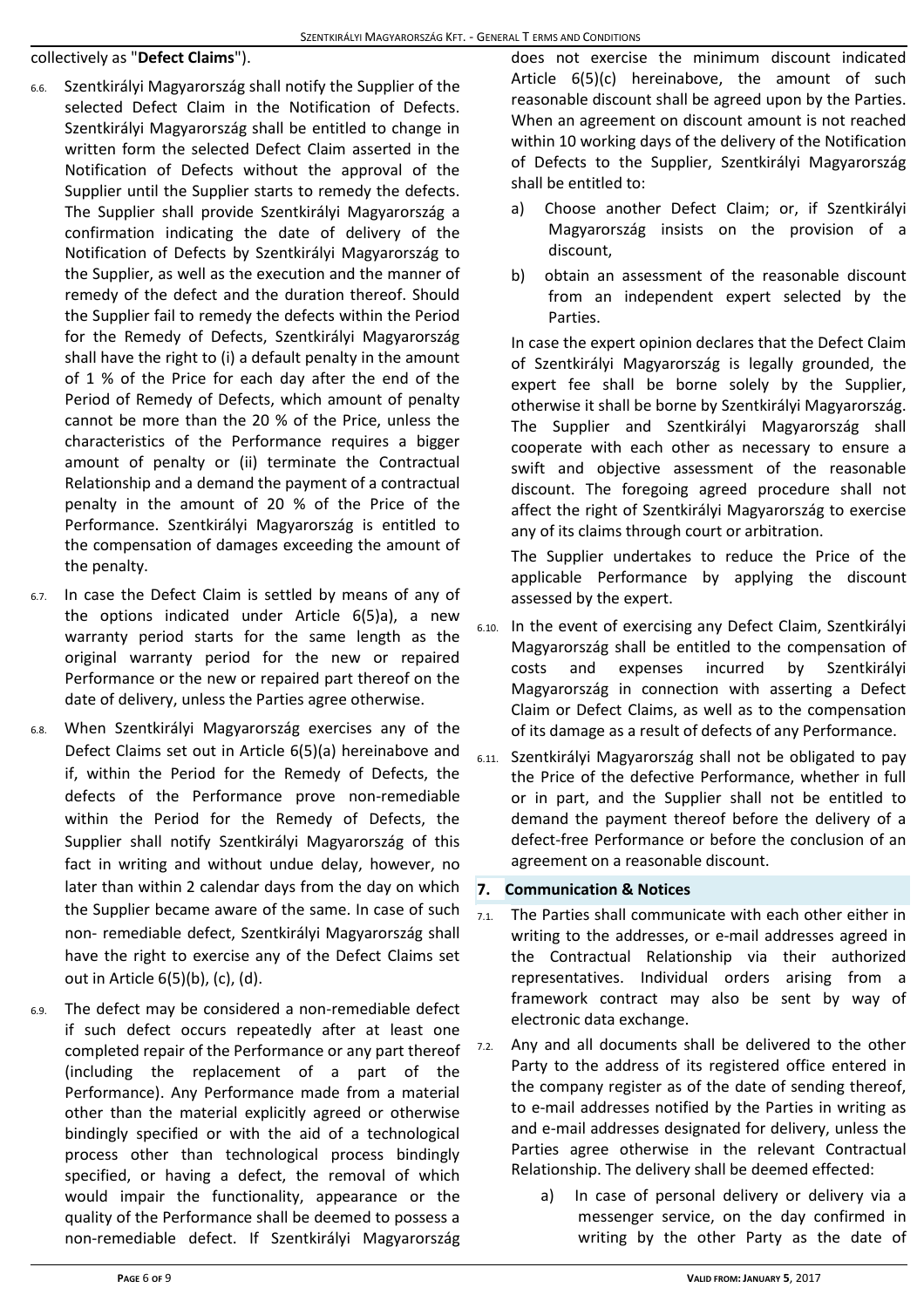acceptance of the delivery;

- b) in case of registered mail with advice of delivery, on the date of delivery stated therein,
- c) in case of e-mail communication, on the day stated in the return e-mail message confirming the delivery of the e-mail to the e-mail address of the other Party. The documents may also be sent to an e-mail address notified by one of the Parties to the other Party in writing for the purpose of communication.
- 7.3. The amendment of the Contractual Relationship, shall be exclusively delivered in person, via a messenger service or by registered mail with advice of delivery.

### **8. Protection of Confidential Information & Personal Data**

- 8.1. The Supplier shall treat Confidential Information as a business secret, in particular, the Supplier shall maintain the confidentiality of and take any and all measures to prevent the abuse or disclosure of Confidential Information, and shall not disclose Confidential Information in any form (including oral) to any third party or any of its workers, employees or consultants who are not bound by an obligation of confidentiality in writing at least to the same extent as the confidentiality obligation of the Supplier stipulated herein.
- 8.2. The Supplier shall bind in writing all employees, other workers, advisors, consultants and contractual partners, whom the Supplier, with the prior written consent of Szentkirályi Magyarország, invites to any dealings with Szentkirályi Magyarország.
- 8.3. Should the Supplier in connection herewith or with

any Contractual Relationship obtain personal data or parts thereof processed by Szentkirályi Magyarország or otherwise associated with

Szentkirályi Magyarország ("**Szentkirályi Magyarország Personal Data**"), the Supplier undertakes, in respect of such data, to fulfill or to ensure the fulfillment of all duties ensuing from the relevant Data Protection Regulations, and to obtain all required consents. The Supplier may not release itself from this obligation. When the performance of the Contractual Relationship requires the fulfillment of the reporting duties pursuant to the Data Protection Regulations, the performance of the Contractual Relationship shall be suspended until such duties have been duly fulfilled. Both Parties commit themselves to fully cooperate in order to allow the Supplier to fulfil its reporting duties.

8.4. The Supplier undertakes to ensure, especially when, in connection with the performance of the Contractual Relationship, the Supplier's employees in charge or consultants and/or other persons collaborating with the Supplier come into contact with Szentkirályi Magyarország Personal Data, that Szentkirályi Magyarország Personal Data are not exposed to unauthorized or accidental access, change, destruction or cancellation, unauthorized transmission,

unauthorized use or processing and/or to use other than in compliance with any and all applicable legal regulations and namely the Data Protection Regulations. The Supplier shall be fully liable for any violation of this obligation with respect to Szentkirályi Magyarország Personal Data on the part of any persons.

- 8.5. For the violation of the obligations set out herein, the Supplier shall pay to Szentkirályi Magyarország a penalty amounting to 10% of the Price of the Performance. Where the violation involves multiple Performances, the penalty shall be calculated from the total sum of the Prices of the affected Performances.
- 8.6. The Supplier shall ensure that Confidential Information is kept confidential throughout the term of any Contractual Relationship with Szentkirályi Magyarország and thereafter until the expiry of a period of 5 years from the termination thereof. Szentkirályi Magyarország shall have the right to request the Supplier to document the sufficiency of the measures adopted for the purpose of maintaining the secrecy of Confidential Information and protecting Szentkirályi Magyarország Personal Data.
- 8.7. In the event of termination of the Contractual Relationship, the provisions on the protection of Confidential Information and Szentkirályi Magyarország Personal Data hereunder shall not be affected thereby, unless explicitly agreed otherwise by the Parties.

## **9. Compensation for Damage**

- 9.1. The Parties shall be liable for inflicted damage caused by their culpable conduct in accordance with the applicable legal regulations, these GTCP and the terms and conditions of the relevant Contractual Relationship. The Parties commit themselves to exert maximum effort in order to avoid any damage and to minimize the extent thereof.
- Szentkirályi Magyarország shall not be liable for damage inflicted in consequence of demonstrably materially incorrect or otherwise erroneous instruction received from the Supplier. To the extent permitted by the applicable legal regulations, Szentkirályi Magyarország shall not be liable towards the Supplier for any indirect, and consequential damage. The amount of compensation of any damage inflicted by Szentkirályi Magyarország upon the Supplier in connection with any Contractual Relationship shall be limited in each case to a maximum amount equal to the Price under the Contractual Relationship, in relation to which the damage was incurred.
- 9.3. Szentkirályi Magyarország shall not be liable for any delay on its part resulting from the Supplier's default in the non-fulfilment of its obligations.
- 9.4. The Supplier hereby undertakes on its own account to defend, indemnify and compensate any loss, directly or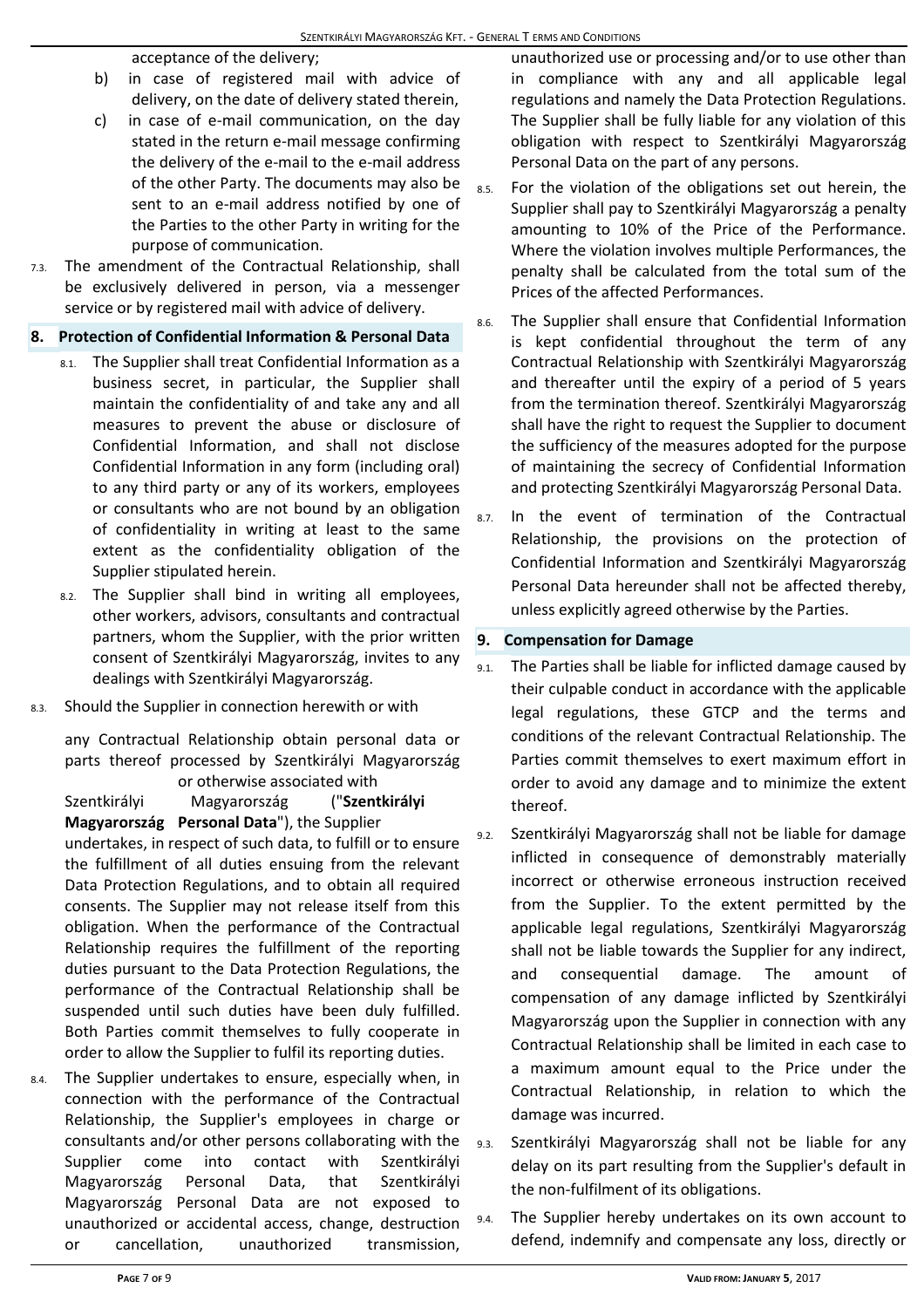indirectly concerning or ensuing from any injury to health (including death) occurring in the course of work carried out by the Supplier on the registered office/premises of Szentkirályi Magyarország, with the exception of cases when Szentkirályi Magyarország is solely liable for such injury (including death).

#### **10. Circumstances Excluding Liability - Force Majeure**

- 10.1. None of the Parties shall be liable for any default in the fulfillment of their obligations caused by circumstances excluding liability (force majeure).
- 10.2. Each Party undertakes to notify the other Party without delay of any circumstances excluding liability that inhibit the due fulfillment of its obligations under the Contractual Relationship. The Parties commit themselves to exert maximum effort in order to overcome circumstances excluding liability.

#### **11. Sanctions**

- 11.1. In the event of default in the payment of any pecuniary amount, the Party in default shall pay to the other Party default interest of the amount set out by the relevant provisions of the Civil Code due for each day of such delay.
- 11.2. The existence of the entitlement to penalty shall not affect the entitlement of Szentkirályi Magyarország to demand from the Supplier the compensation of damage in addition to the penalty.

#### **12. Validity and Effect**

- 12.1. These modified GTCP shall become valid and effective on 8 May 2017 and shall apply to all Contractual Relationships established after this date.
- 12.2. The Contractual Relationship shall become valid and effective upon the date of Establishment of the Contractual Relationship, unless agreed otherwise by the Parties.
- 12.3. In addition to the grounds for termination conditioned by the Civil Code and/or incorporated herein and unless agreed otherwise by the Parties, the Contractual Relationship may be terminated prematurely:
	- a) By a written agreement of the Parties, which, as a rule, also includes the settlement of mutual liabilities and receivables;
	- b) By terminating the Contractual Relationship by a written notice of rescission
		- i. In the event of a material breach of the obligations arising from the Contractual Relationship;
		- ii. In the event of an immaterial breach of obligations, the Contractual Relationship may only be terminated by rescission if the Party in breach, despite being notified in writing by the entitled Party, fails to remedy such a breach within a

reasonable period or if the other Party breaches any of its obligations under a particular Contractual Relationship at least for the second time;

c) By written notice of termination of the Contractual Relationship by rescission, the grounds being the initiation of insolvency proceedings with respect to the Supplier or, or the award of a decision on the dissolution or liquidation of the Supplier.

The rescission shall be effective as of the date of receipt of the written notice of termination, unless a later date is specified therein.

- 12.4. A material breach of the Supplier's obligations arising from the Contractual Relationship shall namely include:
	- a) Default in the fulfillment of non-pecuniary liabilities exceeding seven (7) calendar days and any default in the fulfillment of pecuniary liabilities exceeding sixty (60) days;
	- b) Breach of any of the Supplier's obligations stipulated in Article 5 hereof;
	- c) Breach of any of the Supplier's obligations laid down in Article 6 hereof, of which Szentkirályi Magyarország has notified the Supplier at least twice in writing and which, in spite of such notice, the Supplier has failed to remedy.
	- d) Breach of any of the Supplier's obligations stipulated in Article 8 hereof.

## **13. Concluding Provisions**

- 13.1. The Supplier shall not have the right to transfer or assign the rights or obligations arising from the Contractual Relationship without the prior written consent of Szentkirályi Magyarország. Szentkirályi Magyarország shall have the right, without the Supplier's consent, to transfer or assign any rights or obligations arising from the Contractual Relationship to any of its affiliated companies.
- 13.2. The Supplier grants its consent to Szentkirályi Magyarország to set off any of its due claims from the Supplier against any due claims of the Supplier against Szentkirályi Magyarország. Whereas Szentkirályi Magyarország shall notify the Supplier of any such setoff of mutual claims.
- 13.3. The Supplier undertakes not to assign, without the prior written consent of Szentkirályi Magyarország, any of its rights arising from the Contractual Relationship or herefrom (including any pecuniary receivables from Szentkirályi Magyarország) to a third party and not to encumber such rights by a lien or other right in favor of third parties, at all times subject to the sanction of the invalidity of such legal act.
- 13.4. Where the reason for invalidity only relates to a certain provision of the Contractual Relationship or these GTCP,